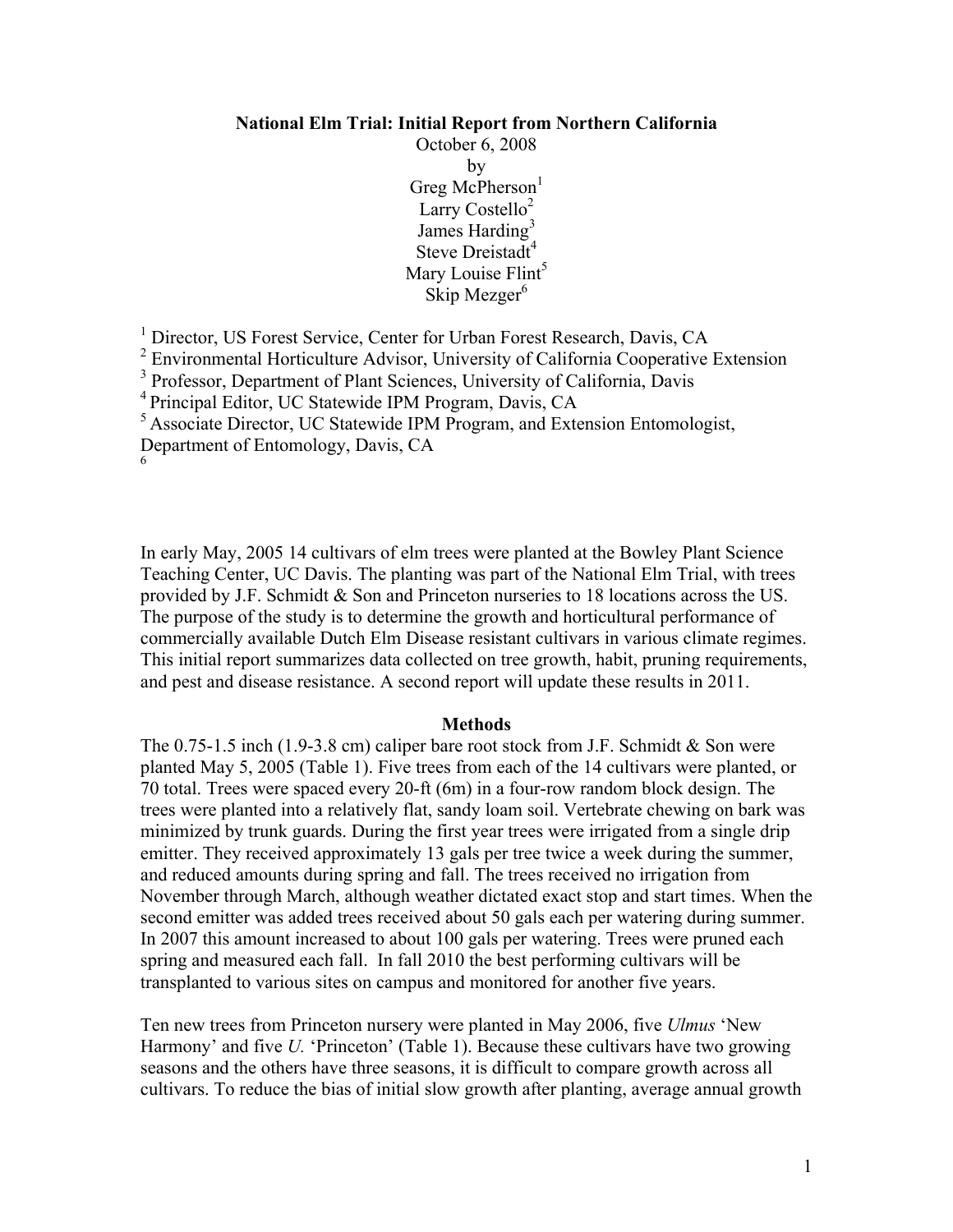data are presented. Only 2007 growth data are shown for the 2006 transplants, while 2005 to 2007 data are averaged for the 2005 transplants.

Tree measurements included diameter at breast height (dbh) (to nearest 0.1 cm by tape), tree height (to nearest 0.1 m by range pole), and crown diameter in two directions (to nearest 0.1 m by tape). Observations of the presence of pests and diseases were made each spring and fall.

In August 2008, all trees were subjectively evaluated for pruning requirement. Pruning requirement ratings were based on visual assessments of growth rate and structural characteristics. Structural characteristics evaluated included central leader development, branch size relative to the trunk, and branch attachment characteristics. Cultivars viewed as needing a considerable amount of pruning to develop strong structure were assigned a high score (5), while those needing less pruning were given a lower score (1). All evaluations were conducted without prior knowledge of cultivar identification (blind ratings). Trees had completed only two pruning cycles prior to these evaluations, except for New Harmony which had been pruned once.

## **Results**

## **Mortality and New Plantings**

During the first growing season one *Ulmus* 'Frontier' and all five of the *Ulmus parvifolia* 'Emer II' (Allee elm) died. No other trees died during 2006 and 2007.

## **Growth**

Elms are widely regarded as robust growers. This is certainly the case for the trees in our plot. During the first growing season there was little change in tree size (Figure 1). However, most cultivars exhibited rapid growth after the first growing season.

The mean size of all trees at planting in spring 2005 was 0.9-in caliper (2.4 cm), 9.4-ft tall (2.9 m), and 2.7-ft average crown diameter (0.8m). In fall 2007 their mean size increased to 3.0-in caliper (7.5 cm), 16.4-ft tall (5.0 m), and 9.8-ft average crown diameter (3.0 m). The increase in size for the three year period averaged 2.0-in caliper  $(5.1 \text{ cm})$ , 7.0-ft tree height  $(2.1 \text{ m})$ , and 7.1-ft crown diameter  $(2.2 \text{ m})$ . This growth is surprisingly rapid, primarily because most trees were well established after only one growing season.

Cultivars exhibiting the greatest average annual growth were Princeton, Homestead, and Vanguard (Table 2). DBH growth was rapid for New Horizon, but tree height and crown diameter growth were relatively slow. The slowest growing cultivars were Frontier, Accolade, Emerald Sunshine, and Prospector.

Usually relatively rapid and slow growth was expressed in several variables, such as DBH and height. All three growth variables were among the fastest for Homestead and the slowest for Frontier. Exceptions were relatively rapid and slow annual tree height growth for New Harmony and Valley Forge, respectively.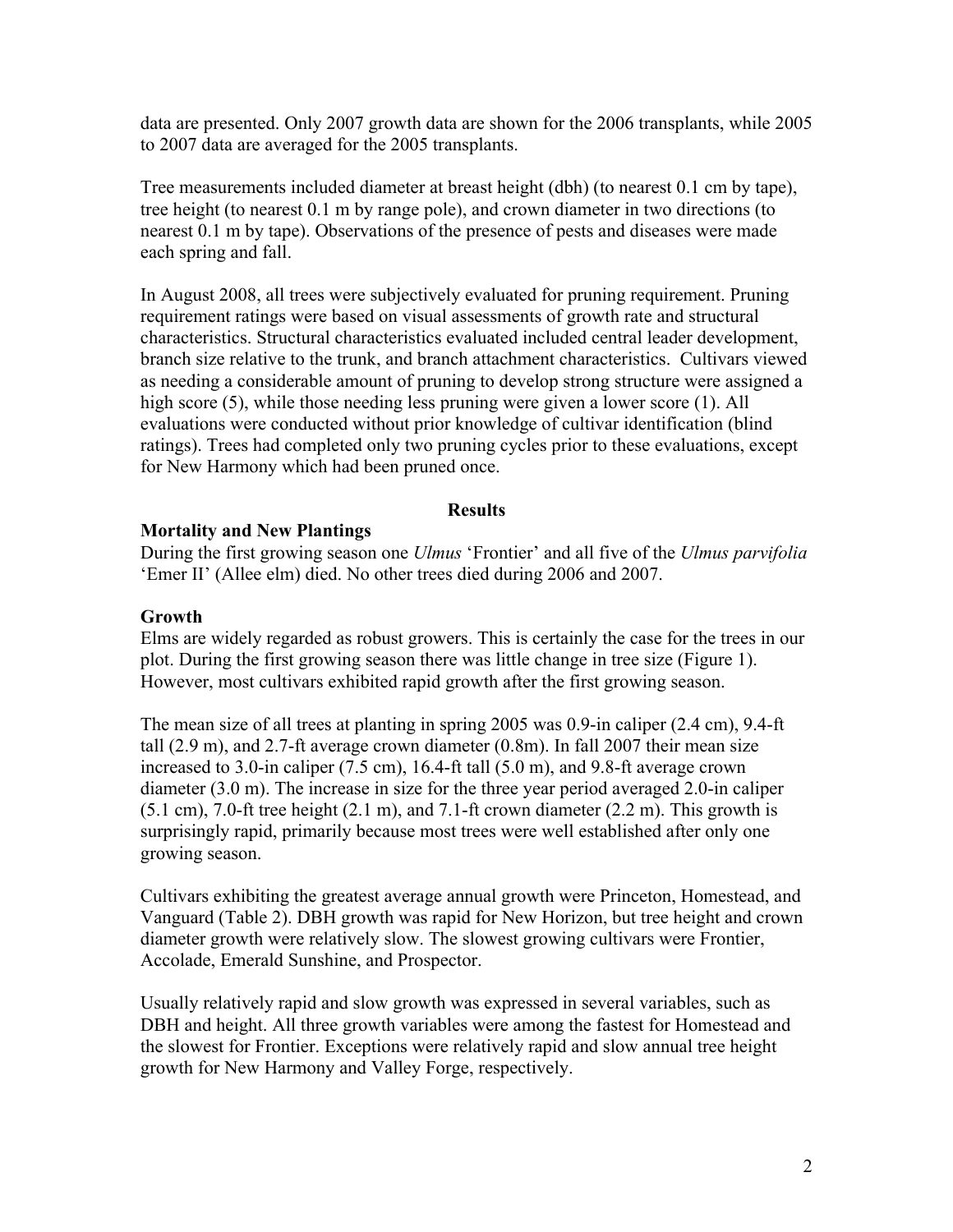Annual growth for the fastest cultivars was on the order of two to three times greater than for the slowest ones. For example, average annual tree height growth ranged from 1.7 ft (0.5 m) for Frontier to 5.6 ft (1.7 m) for New Harmony. Average annual DBH and crown diameter growth ranged from 0.47 inches (Frontier, 1.2 cm) to 1.14 inches (Princeton, 2.9 cm) and 1.8 ft (Frontier, 0.55 m) to 4.4 ft (Vanguard, 1.35 m), respectively.

Rapid growth may confer some advantages, such as improved visibility in the landscape, increased benefits associated with leaf surface area, and reduced damage from vandalism, rodents, and other threats. However, rampant growth can be problematic when associated with sprawling habit. Such trees are more susceptible to wind throw and require more frequent inspection and pruning. The next section describes impacts of growth rate and habit on the pruning requirements of these cultivars.

# **Pruning Requirements**

Cultivars assessed as having a high growth rate and poor structure were evaluated as having a high pruning requirement. Generally, cultivars evaluated as having a high pruning requirement,Valley Forge, Vanguard, Pioneer, and Princeton, (Table 3) also had relatively rapid growth rates (Table 2). Cultivars assessed as having poor structure included Valley Forge, Vanguard, and Pioneer. Conversely, cultivars with the lowest pruning requirement (Frontier, Emerald Sunshine, and Accolade) had relatively slow growth rates and good structure.

From a management perspective, pruning requirement is an important selection consideration, and early assessments indicate that Frontier, Emerald Sunshine, and Accolade exhibit desirable traits in this regard. On the other end of the spectrum, Valley Forge, Vanguard, Pioneer, and Princeton likely will require greater pruning inputs relative to other cultivars. Several cultivars exhibited intermediary traits relative to the evaluation categories. Keep in mind that as the cultivars continue to develop, growth rates and structural characteristics likely will change, and pruning requirement may increase or decline accordingly.

## **Pests, Disease, and Abiotic Disorders**

The commonly managed pests of elms in California are elm leaf beetle (*Xanthogaleruca luteola*) and honeydew-producing aphids and scale insects. Dutch elm disease (*Ophiostoma* spp.) and the bark beetles (*Scolytus* spp.) that vector these fungi are problems in the San Francisco Bay Area and Sacramento Valley. Several thousand elms have been killed or removed there because of Dutch elm disease since it was found in California in the 1970s.

We observed no Dutch elm disease or bark beetle boring damage on any cultivars at the Davis site from 2005 though spring 2007. Elm leaf beetle (ELB) has been the only significant invertebrate problem. About one-half of the study cultivars experienced 30% or greater leaf-chewing damage by September 2005 (Figure 2).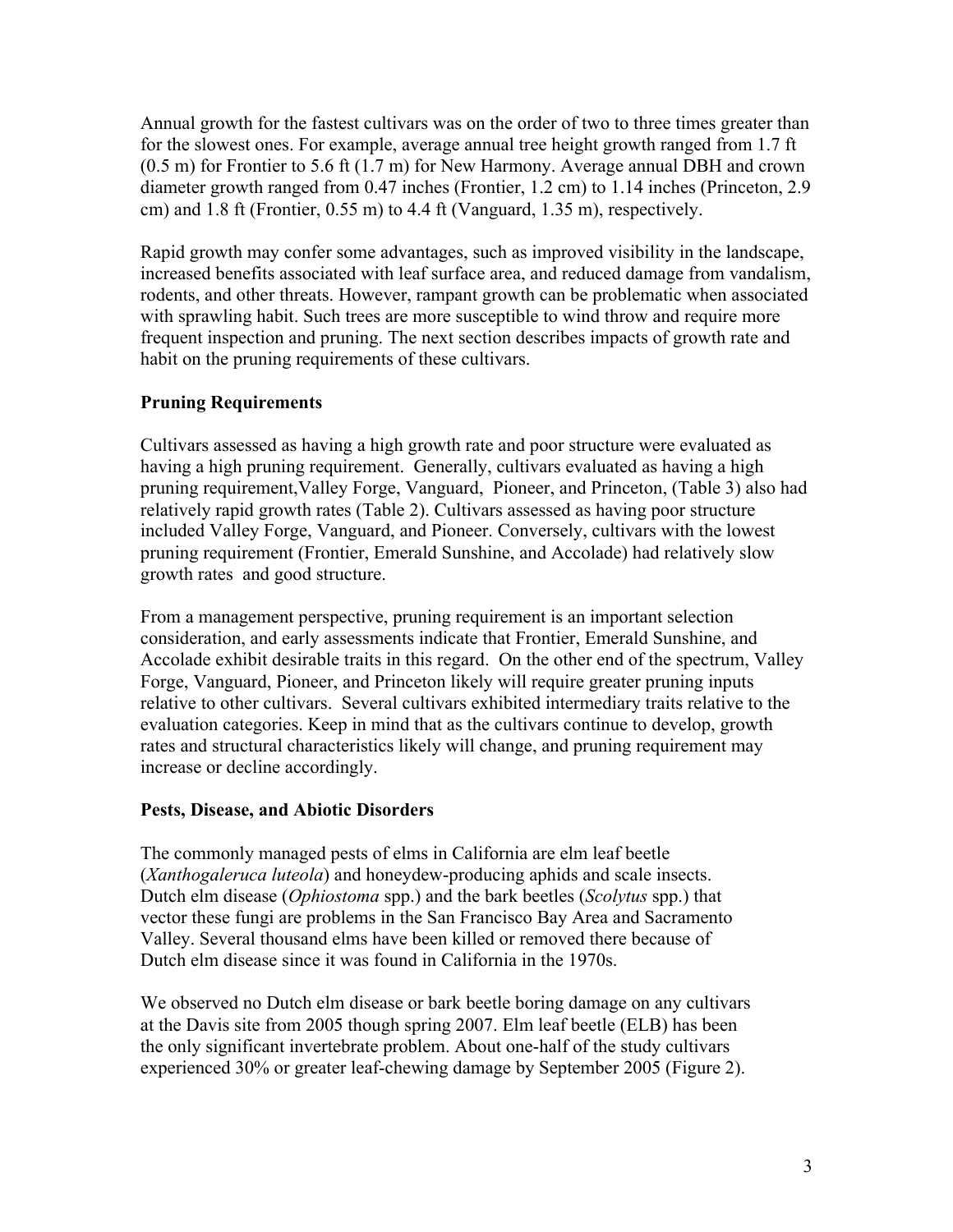ELB damage was lower during 2006 and 2007, with the least damage during those years occurring on the same cultivars as in 2005.

Leaf curling aphids (*Eriosoma* sp.) have infested only the American elm selections Princeton and Valley Forge. They have not occurred on New Harmony (also an *U. americana*) and other cultivars. Because they produce abundant sticky honeydew, these aphids are sometimes treated in California landscapes. A pouch gall aphid (probably *Tetraneura nigriabdominalis*) occurs during spring on leaves of elms with Asian and European parentage. The green, pink, or brown eruptions it causes on elm leaves are a curiosity, not a pest problem. Also called the Oriental grassroot aphid, this species alternates between elms and its many hosts in the grass family (Poaceae). The aphid is from Asia where it is a pest on rice. It has become widely established in the eastern U.S., but we found no published reports of this aphid's occurrence in California.

European elm scale (*Gossyparia spuria*) and European fruit lecanium scale *(Parthenolecanium corni)* are present at low densities on at least some cultivars. Because these scales have only one generation per year and their natural dispersal is limited, several more years of sampling or artificial inoculation studies are needed to assess any cultivar differences in susceptibility to scales.

Abiotic disorders do not appear to have threatened tree health or survival. These include leaf chlorosis and necrosis believed due to drought stress and poor water quality (e.g., alkalinity and salinity), sunburn, and tattering of leaves and breakage of young limbs by wind.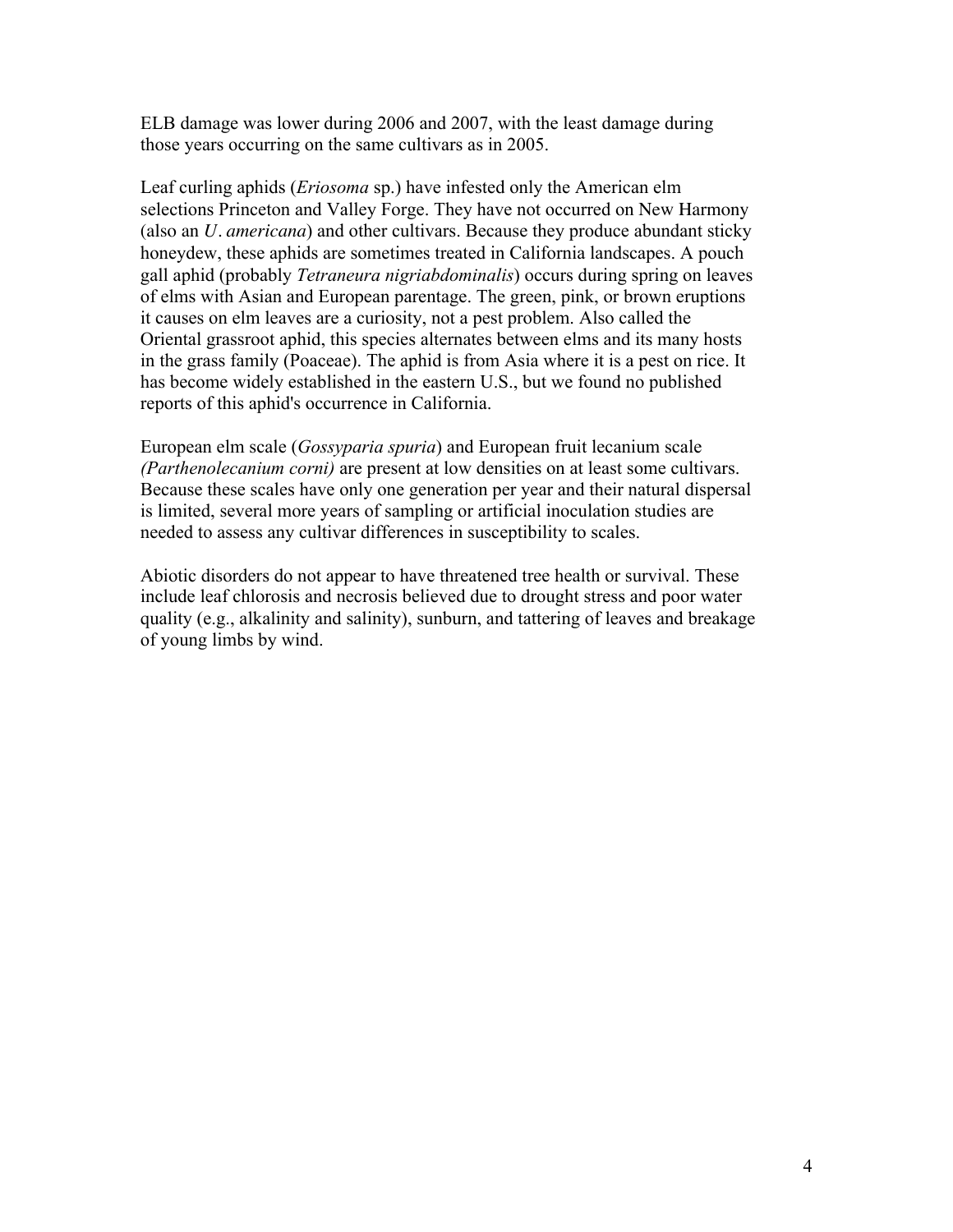| <b>Variety &amp; Trade Name</b>                              | <b>Parentage</b>                                             | <b>Rootstock</b>            |  |
|--------------------------------------------------------------|--------------------------------------------------------------|-----------------------------|--|
| Ulmus propinqua 'JFS-<br>Bieberich'<br>Emerald Sunshine™ Elm | U. propinqua                                                 | U. pumila rootstock, budded |  |
| Ulmus parvifolia 'Emer II'<br>Allee® Elm                     | U. parvifolia                                                | Own root, tissue culture    |  |
| Ulmus 'Frontier'<br><b>Frontier Elm</b>                      | U. carpinifolia X U. parvifolia                              | Own root, softwood cutting  |  |
| Ulmus 'Homestead'<br><b>Homestead Elm</b>                    | U. glabra X U. carpinifolia X U.                             | Own root, softwood cutting  |  |
| <b>Ulmus 'Morton Glossy'</b><br>Triumph™ Elm                 | U. pumila X U. japonica X U.                                 | U. pumila rootstock, budded |  |
| Ulmus 'Morton Plainsman'<br>Vanguard™ Elm                    | U. pumila X U. japonica                                      | U. pumila rootstock, budded |  |
| <b>Ulmus 'Morton Red Tip'</b><br>Danada Charm™ Elm           | U. japonica X U. wilsoniana                                  | U. pumila rootstock, budded |  |
| Ulmus 'Morton Stalwart'<br>Commendation <sup>™</sup> Elm     | U. carpinifolia X U. pumila X U.                             | U. pumila rootstock, budded |  |
| Ulmus 'Morton'<br><b>Accolade® Elm</b>                       | U. japonica X U. wilsoniana                                  | U. pumila rootstock, budded |  |
| Ulmus 'New Horizon' PP8684<br><b>New Horizon Elm</b>         | U. pumila X U. japonica                                      | U. pumila rootstock, budded |  |
| Ulmus 'Patriot'<br><b>Patriot Elm</b>                        | (U. glabra X U. carpinifolia X<br>U. pumila) X U. wilsoniana | Own root, softwood cutting  |  |
| Ulmus 'Pioneer'<br><b>Pioneer Elm</b>                        | U. glabra X U. carpinifolia                                  | Own root, softwood cutting  |  |
| Ulmus wilsoniana 'Prospector'<br><b>Prospector Elm</b>       | U. wilsoniana                                                | Own root, softwood cutting  |  |
| Ulmus americana 'Valley Forge'<br><b>Valley Forge Elm</b>    | U. Americana                                                 | Own root, softwood cutting  |  |
| Ulmus 'Princeton'<br><b>Princeton Elm</b>                    | U. Americana                                                 | Own root, softwood cutting  |  |
| <b>Ulmus 'New Harmony'</b><br><b>New Harmony Elm</b>         | U. Americana                                                 | Own root, softwood cutting  |  |

Table 1. Names, parentage and rootstock of sixteen cultivars tested at the UC Davis plot.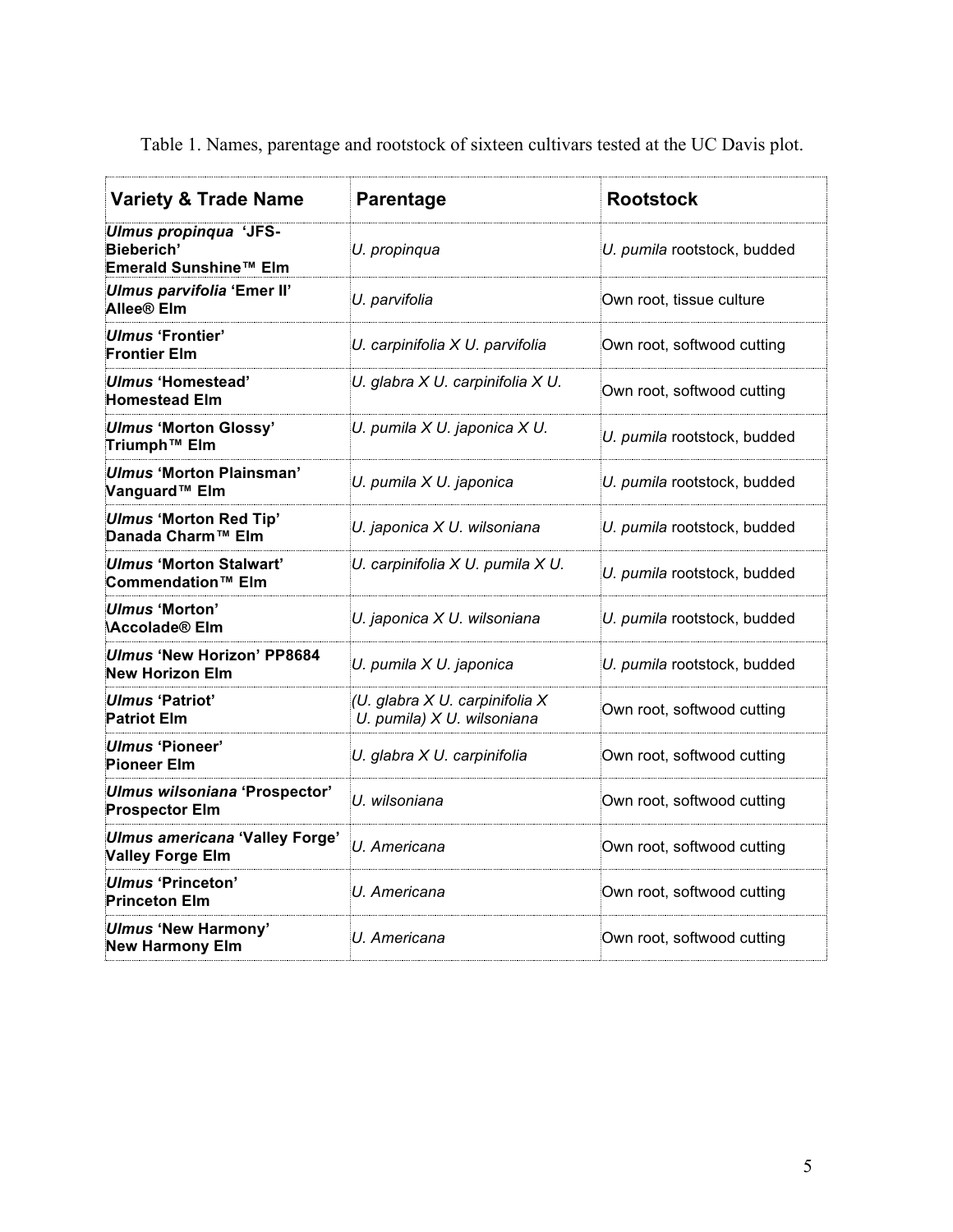| Cultivar                         | DBH (in) | sd   | Height (ft) | sd   | Diameter (ft) | sd   |
|----------------------------------|----------|------|-------------|------|---------------|------|
| Princeton                        | 1.14     | 0.33 | 5.35        | 2.26 | 3.05          | 1.21 |
| Homestead                        | 0.95     | 0.14 | 4.36        | 0.69 | 3.22          | 0.82 |
| New Horizon                      | 0.93     | 0.21 | 2.03        | 0.33 | 2.20          | 0.20 |
| Vanguard                         | 0.89     | 0.11 | 1.77        | 0.36 | 4.43          | 0.30 |
| Commendation                     | 0.81     | 0.06 | 3.08        | 0.46 | 3.25          | 0.95 |
| Pioneer                          | 0.80     | 0.25 | 2.53        | 0.52 | 2.40          | 0.36 |
| Triumph                          | 0.78     | 0.10 | 2.72        | 0.39 | 2.85          | 0.66 |
| New Harmony <sup>1</sup>         | 0.78     | 0.23 | 5.58        | 2.99 | 2.89          | 0.92 |
| Valley Forge                     | 0.73     | 0.08 | 1.77        | 0.20 | 2.79          | 0.49 |
| Patriot                          | 0.71     | 0.06 | 3.02        | 0.82 | 2.72          | 0.43 |
| Danada Charm                     | 0.63     | 0.11 | 2.46        | 0.75 | 2.23          | 0.56 |
| Prospector                       | 0.57     | 0.09 | 1.80        | 0.46 | 1.80          | 0.85 |
| <b>Emerald Sunshine</b>          | 0.53     | 0.04 | 2.95        | 1.15 | 1.94          | 0.33 |
| Accolade                         | 0.52     | 0.11 | 1.87        | 0.69 | 2.59          | 1.18 |
| Frontier                         | 0.47     | 0.13 | 1.67        | 0.59 | 1.80          | 0.59 |
| Mean annual growth for 2007 only |          |      |             |      |               |      |

Table 2. Average annual growth from spring 2005 through fall 2007 for fifteen cultivars.



Figure 1. Tree height data points plotted for the five Emerald Sunshine elms, along with mean height plus and minus the standard error.